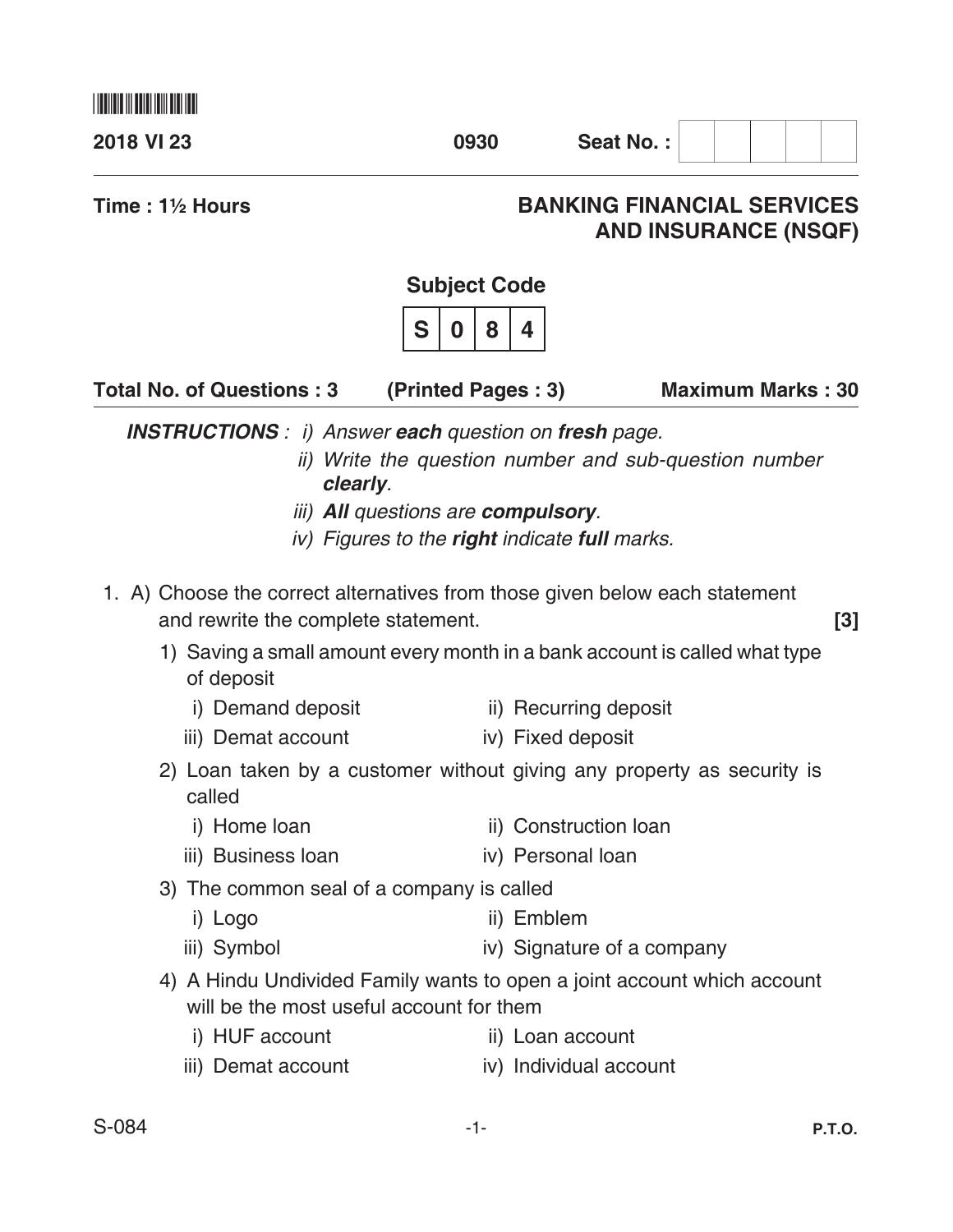## <u>\* S1844 (1984)</u>

|                                                                                                                    |                                                                                        |            | 5) Complete the following.                                      |  |  |                                                                                                  |  |                 |                                                                                                                                                   |  |  |          |                   |
|--------------------------------------------------------------------------------------------------------------------|----------------------------------------------------------------------------------------|------------|-----------------------------------------------------------------|--|--|--------------------------------------------------------------------------------------------------|--|-----------------|---------------------------------------------------------------------------------------------------------------------------------------------------|--|--|----------|-------------------|
|                                                                                                                    |                                                                                        | below.     |                                                                 |  |  |                                                                                                  |  |                 | "Know ___________ customer" using the appropriate option from given                                                                               |  |  |          |                   |
|                                                                                                                    |                                                                                        |            |                                                                 |  |  | i) Your                 ii) His                                                                  |  |                 | iii) Her                                                                                                                                          |  |  | iv) What |                   |
|                                                                                                                    |                                                                                        |            |                                                                 |  |  | 6) Which document contains rules of the company?<br>iii) Articles of Association (iv) Resolution |  |                 | i) Memorandum of Association ii) Minutes of the Company Meeting                                                                                   |  |  |          |                   |
|                                                                                                                    |                                                                                        |            |                                                                 |  |  |                                                                                                  |  |                 | B) Answer the following questions in more than two sentences each:                                                                                |  |  |          | $\lceil 3 \rceil$ |
| 1) What is NRE and NRO account?                                                                                    |                                                                                        |            |                                                                 |  |  |                                                                                                  |  |                 |                                                                                                                                                   |  |  |          |                   |
| 2) How does net or Internet Banking helps a customer?<br>3) What is HUF account?                                   |                                                                                        |            |                                                                 |  |  |                                                                                                  |  |                 |                                                                                                                                                   |  |  |          |                   |
|                                                                                                                    |                                                                                        |            |                                                                 |  |  |                                                                                                  |  |                 |                                                                                                                                                   |  |  |          |                   |
|                                                                                                                    |                                                                                        |            |                                                                 |  |  |                                                                                                  |  |                 | C) Answer the following questions in more than <b>four</b> sentences <b>each</b> :<br>1) Write a note on various loan product provided by a bank. |  |  |          | [4]               |
|                                                                                                                    |                                                                                        |            |                                                                 |  |  |                                                                                                  |  |                 | 2) What is the difference between minors and senior citizen's account?                                                                            |  |  |          |                   |
|                                                                                                                    |                                                                                        |            |                                                                 |  |  |                                                                                                  |  |                 |                                                                                                                                                   |  |  |          |                   |
|                                                                                                                    |                                                                                        |            |                                                                 |  |  | and rewrite the complete statement :                                                             |  |                 | 2. A) Choose the correct alternatives from those given below each statement                                                                       |  |  |          | 3                 |
|                                                                                                                    |                                                                                        |            |                                                                 |  |  | 1) 3 <sup>rd</sup> step of grievance redressal system is called                                  |  |                 |                                                                                                                                                   |  |  |          |                   |
|                                                                                                                    |                                                                                        |            | ii) Input and acceptance<br>iii) Forwarding<br>iv) Notification |  |  | i) Acknowledgement and tracking                                                                  |  |                 |                                                                                                                                                   |  |  |          |                   |
|                                                                                                                    | 2) Level 2 of help desk usually has product knowledge which is _________<br>in nature. |            |                                                                 |  |  |                                                                                                  |  |                 |                                                                                                                                                   |  |  |          |                   |
|                                                                                                                    |                                                                                        |            | i) Basic                                                        |  |  |                                                                                                  |  |                 | ii) Experts iii) Specialised iv) Detailed                                                                                                         |  |  |          |                   |
|                                                                                                                    |                                                                                        |            |                                                                 |  |  | 3) Grapevine is _______________ form of communication.                                           |  |                 |                                                                                                                                                   |  |  |          |                   |
|                                                                                                                    |                                                                                        | iii) Brail | i) Informal                                                     |  |  |                                                                                                  |  |                 | ii) Formal communication<br>iv) Official communication                                                                                            |  |  |          |                   |
|                                                                                                                    |                                                                                        |            |                                                                 |  |  |                                                                                                  |  |                 | 4) The way in which customer service audit is done at a bank is called                                                                            |  |  |          |                   |
|                                                                                                                    |                                                                                        |            | i) Telephone audit                                              |  |  |                                                                                                  |  | ii) Final audit |                                                                                                                                                   |  |  |          |                   |
|                                                                                                                    |                                                                                        |            | iii) Financial audit                                            |  |  |                                                                                                  |  |                 | iv) Window shopping                                                                                                                               |  |  |          |                   |
|                                                                                                                    |                                                                                        |            |                                                                 |  |  |                                                                                                  |  |                 | 5) Which level of help desk has basic knowledge of the product?                                                                                   |  |  |          |                   |
| i) 3 level<br>ii) 4 level<br>iii) 2 level<br>6) The report which helps to know about what had happened in the last |                                                                                        |            |                                                                 |  |  |                                                                                                  |  | iv) 1 level     |                                                                                                                                                   |  |  |          |                   |
|                                                                                                                    |                                                                                        |            | meeting is                                                      |  |  |                                                                                                  |  |                 |                                                                                                                                                   |  |  |          |                   |
|                                                                                                                    |                                                                                        |            | i) CIBIL report                                                 |  |  |                                                                                                  |  |                 | ii) Auditor's report                                                                                                                              |  |  |          |                   |
|                                                                                                                    |                                                                                        |            | iii) Seconds of the meeting                                     |  |  |                                                                                                  |  |                 | iv) Minutes of the meeting                                                                                                                        |  |  |          |                   |